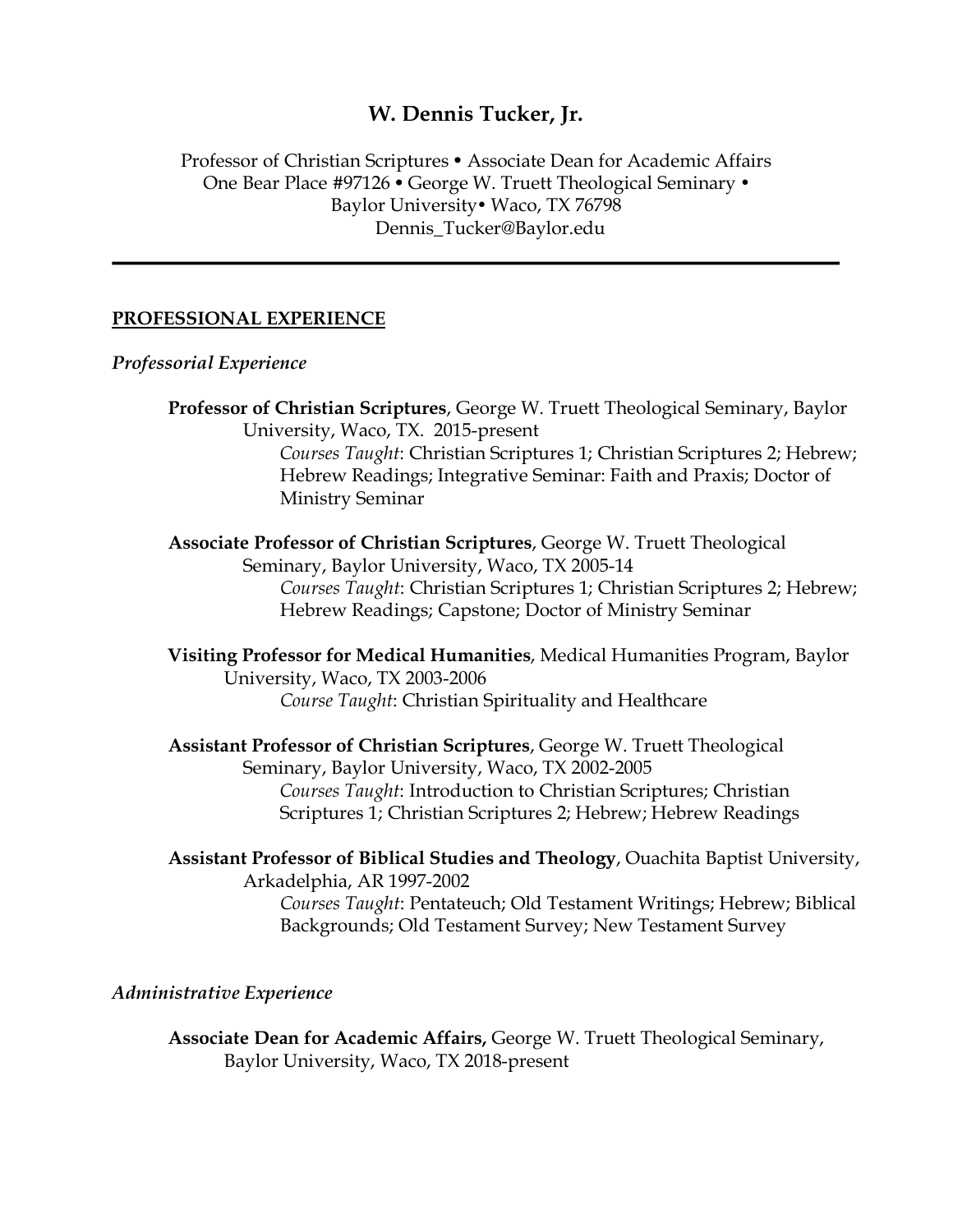- **Director**, Research Cluster for the Study of the Hebrew Psalter, Baylor University, Waco, TX. The institute is comprised of scholars from Germany, South Africa, and the United States, 2015-present
- **Interim Dean**, George W. Truett Theological Seminary, Baylor University, Waco, TX, March 2014-June 2015
- **Associate Dean for Academic Affairs**, George W. Truett Theological Seminary, Baylor University, Waco, TX 2010-2014.
- **Acting Dean**, George W. Truett Theological Seminary, Baylor University, Waco, TX, 2008-2010
- **Associate Dean for Academic Affairs**, George W. Truett Theological Seminary, Baylor University, Waco, TX 2007-2008
- **Steering Committee member**, Self-Study for the Association of Theological Schools, George W. Truett Theological Seminary, Baylor University, Waco, TX 2005- 2007.
- **Director of External Programs**, Ouachita Baptist University, Arkadelphia, AR 1997-2002.
- **Associate Director of University Self-Study**, Ouachita Baptist University, Arkadelphia, AR, 1998-2001.
- **Director of Academic Affairs**, Ouachita Baptist University, Arkadelphia, AR 1997-2000.
- **Assistant Registrar**, The Southern Baptist Theological Seminary, Louisville, KY 1995-1996.

**Development Office Intern**, Spalding University, Louisville, KY 1996.

### **PUBLICATIONS AND PROFESSIONAL ACTIVITY**

### *Authored, Co-authored, and Co-edited Works*

- *Psalms, Volume 2*. NIV Application Commentary. Grand Rapids: Zondervan, 2018. Co-authored with Jamie Grant.
- *The Book of Jonah*. Baylor Handbook to the Hebrew Bible. Revised and Expanded. Waco: Baylor University, 2018.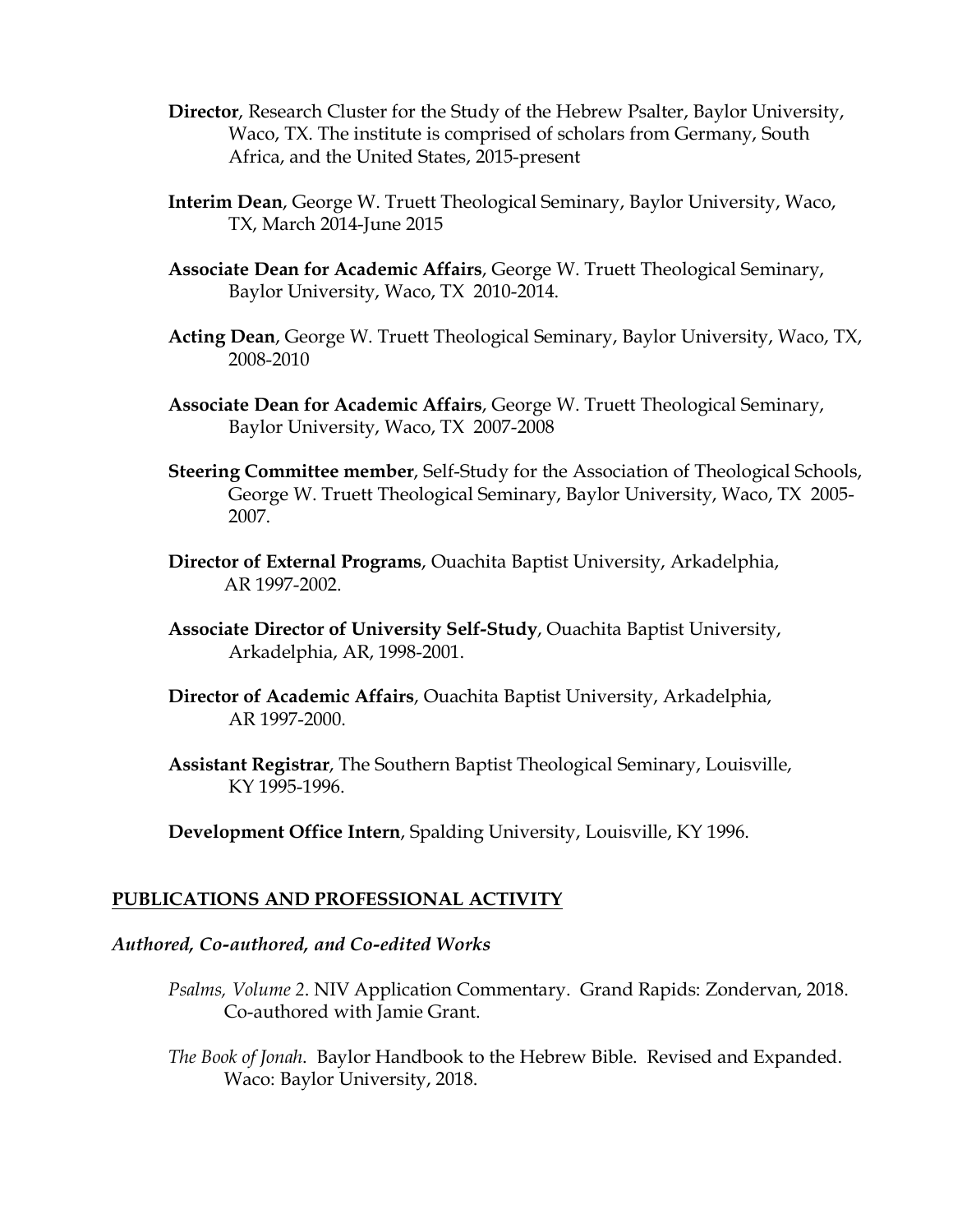- *The Psalter as Witness: Poetry, Theology and Genre.* The Baylor University-University of Bonn Symposium on the Book of Psalms. Waco: Baylor University, 2017. Co-edited with W. H. Bellinger, Jr.
- *Constructing and Deconstructing Power in Psalms 107-150.* Ancient Israel and Its Literature 19. Atlanta, GA: Society of Biblical Literature, 2014.
- *Image and Word.* Waco: Baylor University Press, 2009. Co-edited with Todd Still.
- *Diachronic and Synchronic: Reading the Psalms in Real Time.* London: T & T Clark, 2007. Co-edited with Joel Burnett and W. H. Bellinger, Jr.
- *The Book of Jonah*. Baylor Handbook to the Hebrew Bible. Waco: Baylor University, 2006.
- *The Story of Israel: A Biblical Theology*. Downers Grove, IL: InterVarsity Press, 2004. Co-authored with Marvin Pate, Danny Hays, Randy Richards, Preben Vang and Scott Duvall.
- *Introduction to Wisdom Literature and the Psalms*. Macon, GA: Mercer University Press, 2000. Co-edited with H. Wayne Ballard.

### *Books Under Contract*

- *Job*. Tyndale Old Testament Commentary Series. InterVarsity: Downers Grove, IL.
- *Malachi*. Zondervan Exegetical Commentary on the Old Testament. Zondervan: Grand Rapids, MI.

### *Articles and Book Chapters*

"The Dynamics of Powerlessness in Psalm 71." Pages 377-391 in *Zur Theologie des Psalters und der Psalmen*. Bonner Biblische Beiträge 189. Eds. Ulrich Berges, Johannes Bremer and Till Magnus Steiner. Göttingen: Vandenhoeck and Ruprecht, 2019.

"The Ordered World of Psalm 92." *Old Testament Essays* 32/2 (2019): 356-375.

"The Book of Job: Introduction," "The Book of Job: Annotated Notes," and "The Book of Psalms: Annotated Notes," in *The Baylor Annotated Study Bible*. Eds. W. H. Bellinger, Jr. and Todd D. Still. Waco, TX: Baylor University Press, 2019.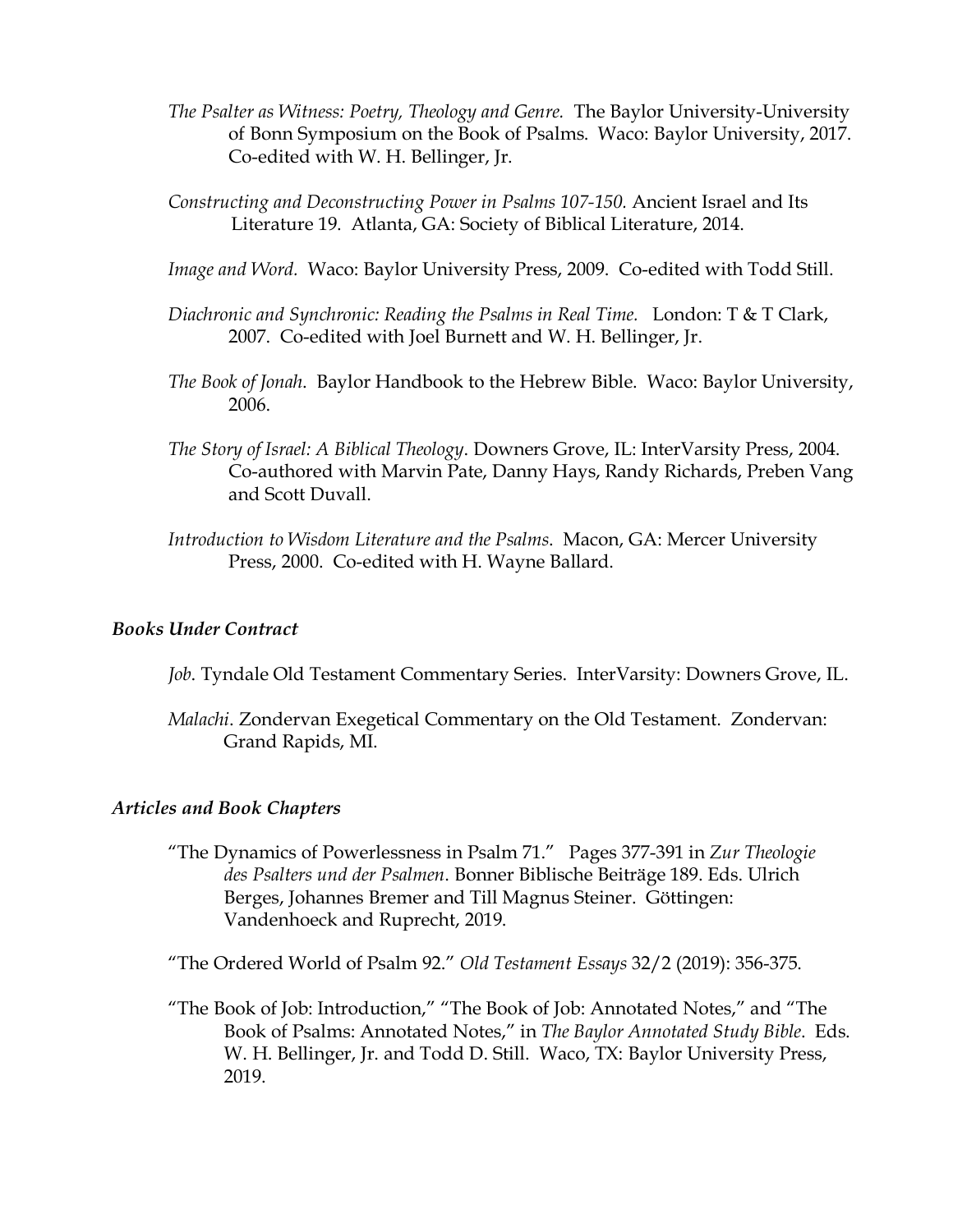- "The Human Body and the Characterization of Power in the Individual Laments." Pages 107-128 in *Gegner im Gebet: Studien zu Feindschaft und Entfeindung im Buch der Psalmen*. Herders Biblische Studien 91. Eds. Kathrin Liess and Johannes Schnocks. Freiburg: Herder, 2018.
- "'How Good it is to Sing Praises to our God' (Ps 147:1): The Final Hallel in Light of Utopian Literary Theory." *Perspectives in Religious Studies* 44 (2017): 225-238.
- "Psalm 106," in *Timeless: Ancient Psalms for the Church Today*. Vol. 3. Abilene, TX: Abilene Christian University, forthcoming.
- "Psalm 107," in *Timeless: Ancient Psalms for the Church Today*. Vol. 3. Abilene, TX: Abilene Christian University, forthcoming.
- "Psalm 108," in *Timeless: Ancient Psalms for the Church Today*. Vol. 3. Abilene, TX: Abilene Christian University, forthcoming.
- "Psalm 109," in *Timeless: Ancient Psalms for the Church Today*. Vol. 3. Abilene, TX: Abilene Christian University, forthcoming.
- "Psalm 110," in *Timeless: Ancient Psalms for the Church Today*. Vol. 3. Abilene, TX: Abilene Christian University, forthcoming.
- "The God of Heaven and the Theology of Zion in Book 5 of the Psalter." Pages 87-99 in *The Psalter as Witness: Poetry, Theology and Genre.* The Baylor University-University of Bonn Symposium on the Book of Psalms. Eds. W. Dennis Tucker, Jr. and William H. Bellinger. Waco: Baylor University, 2017.
- "Powerlessness and the Significance of Metaphor in Psalms 140-143." Pages 228-243 in *"Wer lässt uns Gutes sehen?" (Ps 4,7) Internationale Studien zu Klagen in den Psalmen*. Ed. Johannes Schnocks. Herders biblische Studien 85. Freiburg: Herder, 2016.
- "The Role of the Foe in Book V: Reflections on the Final Composition of the Psalter." Pages 179-192 in *The Shape and Shaping of the Book of Psalms: an Examination of the Current State of Studies*. Ed. N. deClaissé-Walford. Atlanta: Society of Biblical Literature, 2014.
- "The Early *Wirkungsgeschichte* of Daniel 3: Representative Examples." *Journal of Theological Interpretation* 6 (2012): 295-307.
- "Daniel: History of Interpretation." Pages 123-132 in *Dictionary of the Old Testament: Prophets.* Downers Grove: InterVarsity, 2012.
- "Counsel, Counselor (Hebrew Bible/Old Testament)." Pages 885-886 in *Encyclopedia of the Bible and Its Reception: Volume 5* Charisma—Czazkes.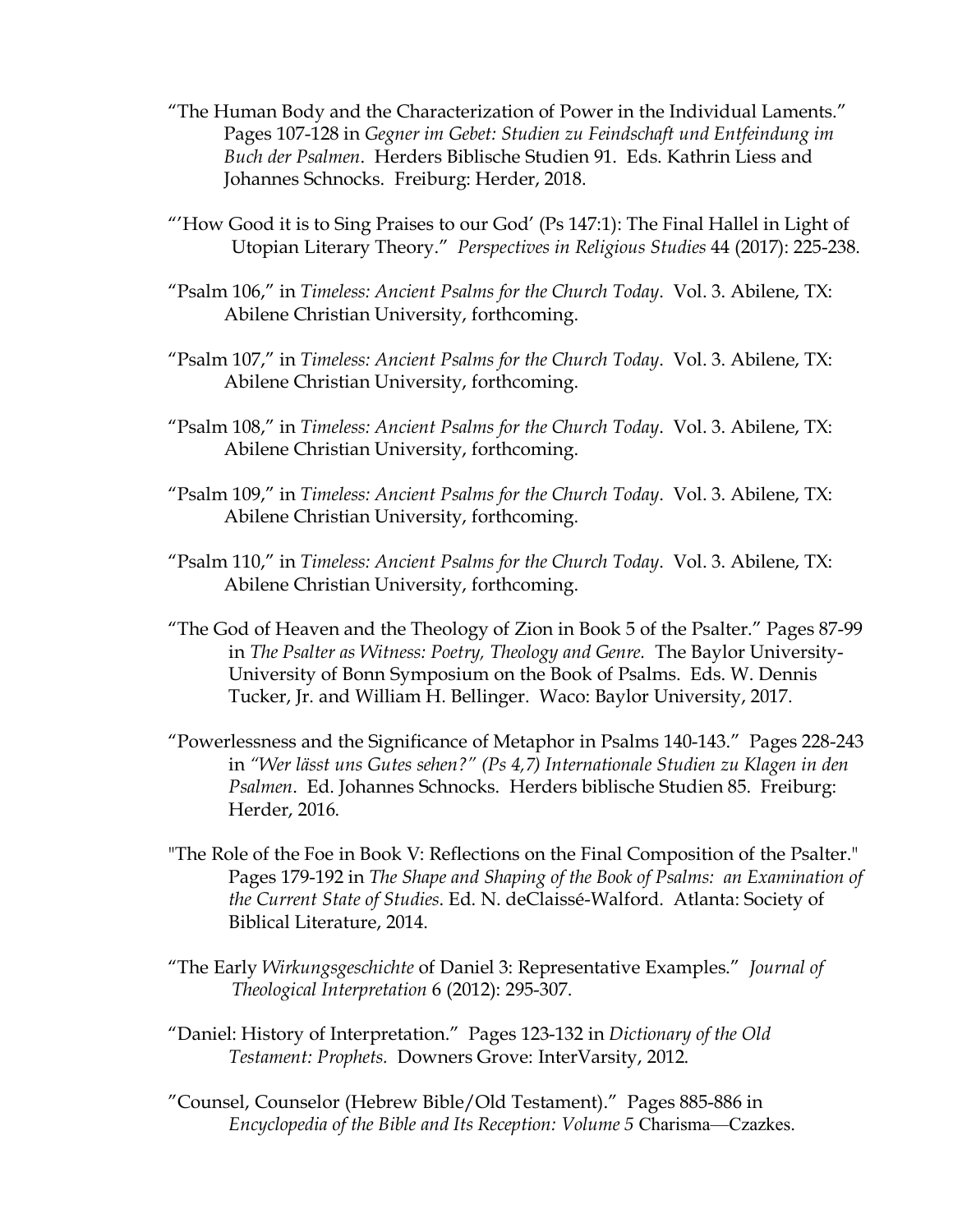Eds. D. C. Allison, Jr., V. Leppin, et. al. New York: Walter de Gruyter, 2012.

- "Hortatory Discourse and Psalm 96." *Vetus Testamentum* 61 (2011): 119-132*.*
- "Music in the Old Testament." *The Baker Illustrated Handbook to the Bible*. Grand Rapids: Baker Academic, 2011.
- "Psalm 31." *Interpretation* 65 (2011): 70-71.
- "Empires and Enemies in Book V of the Psalter." Pages 723-731 in *The Composition of the Book of Psalms.* Ed. E. Zenger. Bibliotheca Ephemeridum Theologicarum Lovaniensium 238. Leuven, Belgium: Peeters, 2010.
- "Women in the Old Testament: Issues of Authority, Power, and Justice." *The Expository Times* 119 (2008): 481-486.
- "The Book of Psalms." Pages 578-593 in *Dictionary of the Old Testament: Wisdom, Poetry, and Writings.* Ed. T. Longman and P. Enns. Downers Grove: InterVarsity, 2008.
- "*Exitus*, *Reditus*, and Moral Formation in Psalm 90." Pages 143-154 in *Diachronic and Synchronic: Reading the Psalms in Real Time.* Eds. J. Burnett, W. Bellinger, and W. D. Tucker, Jr. London: T & T Clark, 2007.
- "Is Shame a Matter of Patronage in the Communal Laments?" *Journal for the Study of the Old Testament* 31 (2007): 465-480.
- "George Adam Smith." Pages 918-922 in *Dictionary of Major Biblical Interpreters*. Ed. D. McKim. Downers Grove: Intervarsity, 2007.
- "Revisiting the Plagues in Ps. CV." V*etus Testamentum* 55 (2005): 401-411.
- "How Mystics Hear the Song." *Christian Reflection* 17 (2005): 20-28.
- "A Polysemiotic Approach to the Poor in the Psalms." *Perspectives in Religious Studies* 31 (2004): 425-439.
- "Recent Developments in the Exegesis of the Psalter." Pages 415-438 in *Psalms 1-50*. Revised Edition. By Peter Craigie and Marvin Tate. Nashville, TN: Thomas Nelson, 2004.
- "A Selected Supplementary Bibliography." Pages 473-484 in *Psalms 1-50*. Revised Edition. By Peter Craigie and Marvin Tate. Nashville, TN: Thomas Nelson, 2004.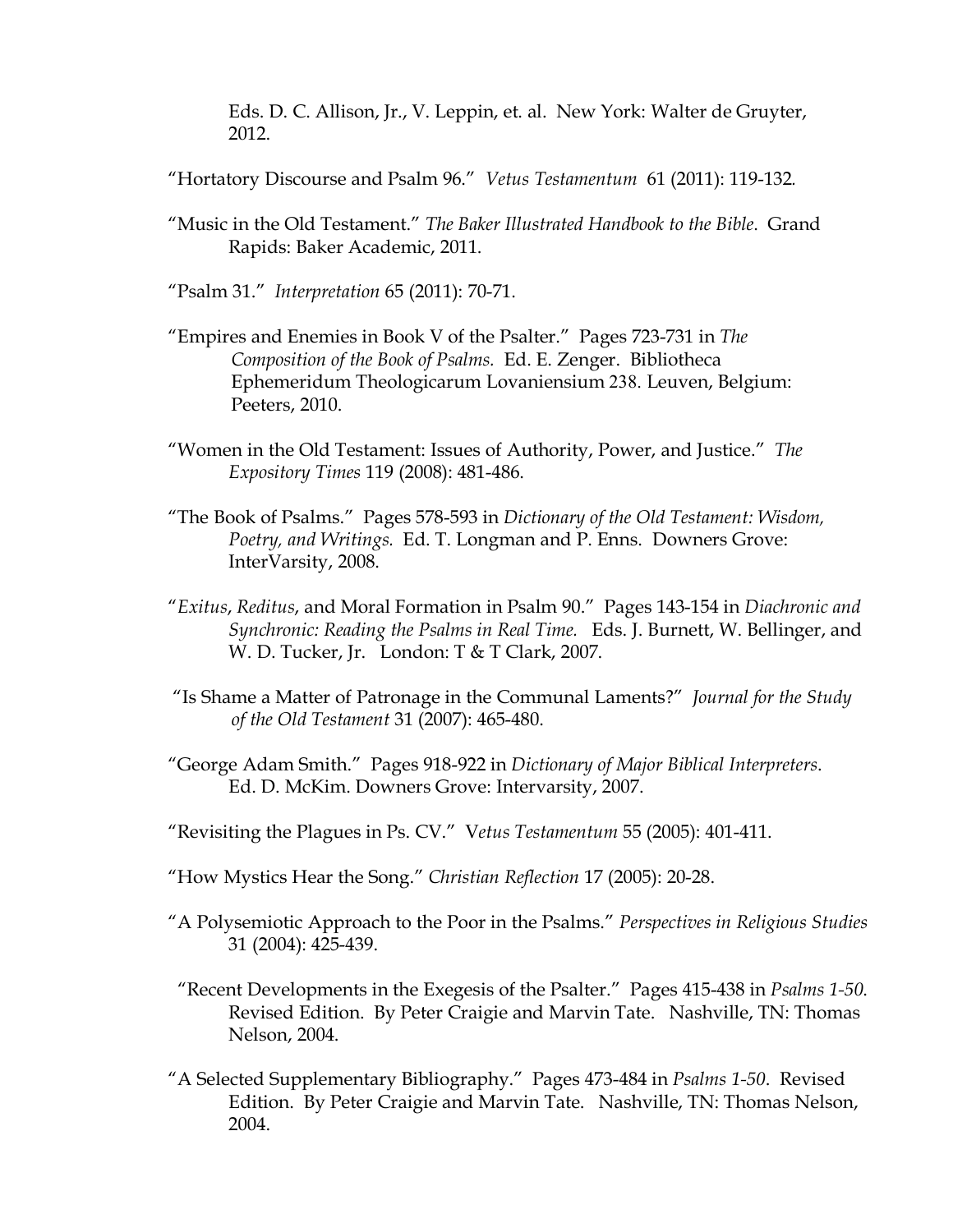- "The Pentateuch: Divine Will and Human Responsibility." Pages 29-49 in *The Story of Israel: A Biblical Theology*. By Marvin Pate, et. al. Downers Grove, IL: InterVarsity Press, 2004.
- "Psalms and the Wisdom Literature: Contested Story." Pages 71-87 in *The Story of Israel: A Biblical Theology*. By Marvin Pate, et. al. Downers Grove, IL: InterVarsity Press, 2004.
- "From Biblical Exegesis to Theological Construction: Reflections on Methodology," *Society of Biblical Literature Forum*, September 2004.
- "Democratization and the Language of the Poor in Psalms 2-89." *Horizons in Biblical Theology* 25 (2003): 161-178.
- "Psalm 95: Text, Context, and Intertext." *Biblica* 81 (2000): 533-541.
- "Literary Forms in the Wisdom Literature." Pages 155-166 in *Introduction to Wisdom Literature and the Psalms*. Ed. W. Ballard and W. D. Tucker, Jr. Macon, GA: Mercer University Press, 2000.
- "Akiba." Pages 38-39 in *Eerdman's Dictionary of the Bible*. Ed. D. N. Freedman. Grand Rapids, MI: Eerdmans, 2000.
- "Book of Life." Pages 195-196 in *Eerdman's Dictionary of the Bible*. Ed. D. N. Freedman. Grand Rapids, MI: Eerdmans, 2000.
- "Choirmaster." Page 236 in *Eerdman's Dictionary of the Bible*. Ed. D. N. Freedman. Grand Rapids, MI: Eerdmans, 2000.
- "Firmament." Pages 461-462 in *Eerdman's Dictionary of the Bible*. Ed. D. N. Freedman. Grand Rapids, MI: Eerdmans, 2000.
- "Qoheleth." Page 1103 in *Eerdman's Dictionary of the Bible*. Ed. D. N. Freedman. Grand Rapids, MI: Eerdmans, 2000.
- "Rabbi." Pages 1105-1106 in *Eerdman's Dictionary of the Bible*. Ed. D. N. Freedman. Grand Rapids, MI: Eerdmans, 2000.
- "Beyond the Lament: Instruction and Theology in Book I of the Psalter." *Proceedings of the Eastern Great Lakes and Midwest Biblical Society* 15 (1995): 121-131.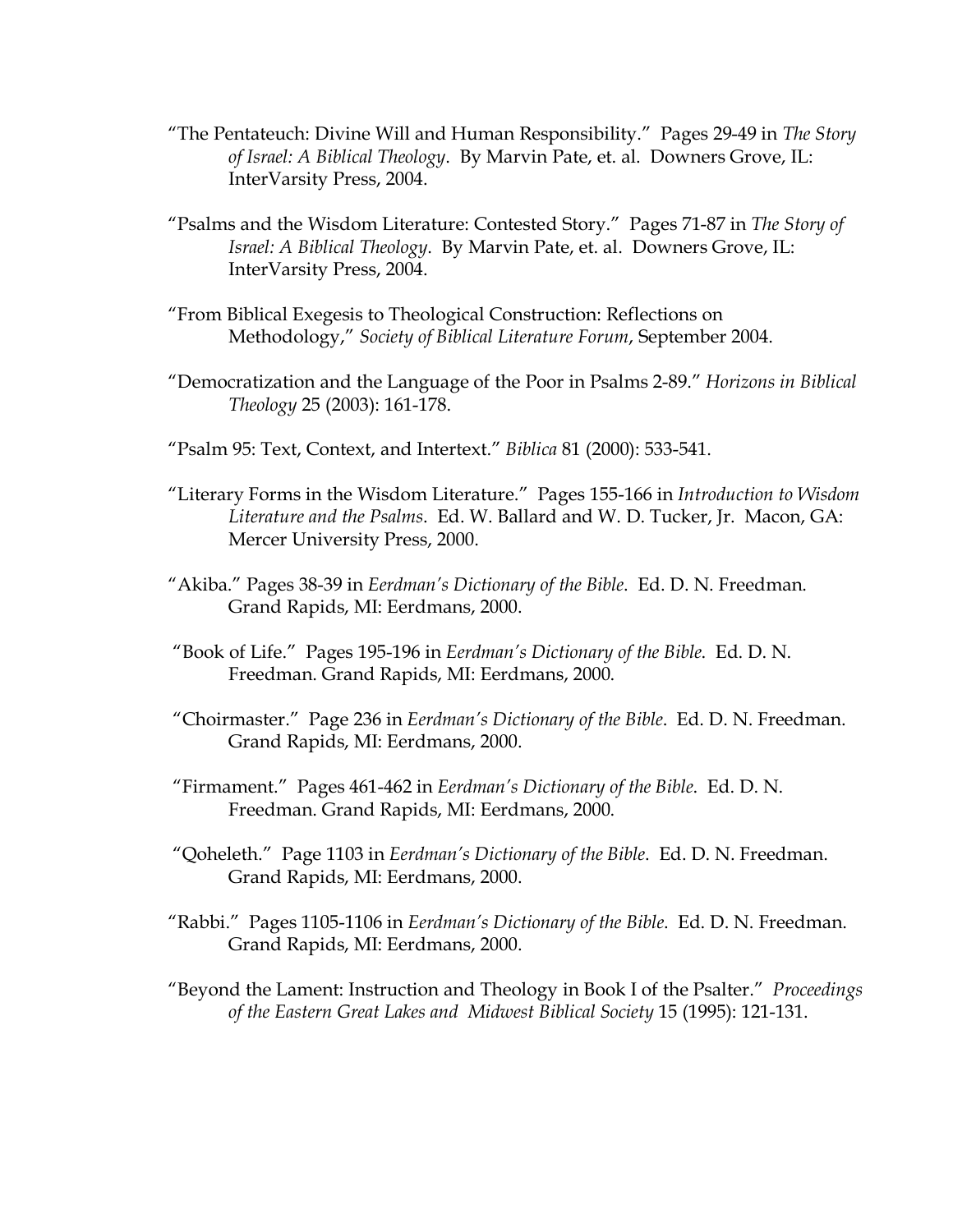#### *German Articles Translated into English*

Frank-Lothar Hossfeld and Till Magnus Steiner. "Probleme und Perspektiven in Psalterstudien"//"Problems and Prospects in Psalter Studies." Pages 240-258 in *Jewish and Christian Approaches to the Psalms: Conflict and Convergence*. Ed. Susan Gillingham. Oxford: Oxford University Press, 2013.

#### *Series Editor—Baylor Handbook on the Hebrew Bible*

Edited and managed to production the following volumes in the Baylor Handbook on the Hebrew Bible series:

- Duane A. Garrett. *Amos: A Handbook on the Hebrew Text*. Waco: Baylor University Press, 2008.
- Barry Bandstra. *Genesis 1-11: A Handbook on the Hebrew Text*. Waco: Baylor University Press, 2008.
- Robert D. Holmstedt. *Ruth: A Handbook on the Hebrew Text.* Waco: Baylor University Press, 2010.
- Terry Eddinger. *Malachi: A Handbook on the Hebrew Text*. Waco: Baylor University Press, 2012.
- David A. Baker. *Genesis 37-50: A Handbook on the Hebrew Text*. Waco: Baylor University Press, 2014.
- Robert D. Holmstedt and John Screnock. *Esther: A Handbook on the Hebrew Text.* Baylor University Press, 2015.
- Max Roglund. *Haggai and Zechariah 1-8: A Handbook on the Hebrew Text*. Baylor University Press, 2015.
- James Robson. *Deuteronomy 1-11: A Handbook on the Hebrew Text.* Baylor University Press, 2015.
- Robert D. Holmstedt and John Cook. *Qoheleth: A Handbook on the Hebrew Text.* Baylor University Press, 2017.
- Eric Tully. *The Book of Hosea: A Handbook on the Hebrew Text*. Baylor University Press. 2018.
- John Cook. *Aramaic Texts in the Hebrew Bible: Daniel and Ezra*. Baylor University Press. Forthcoming 2019.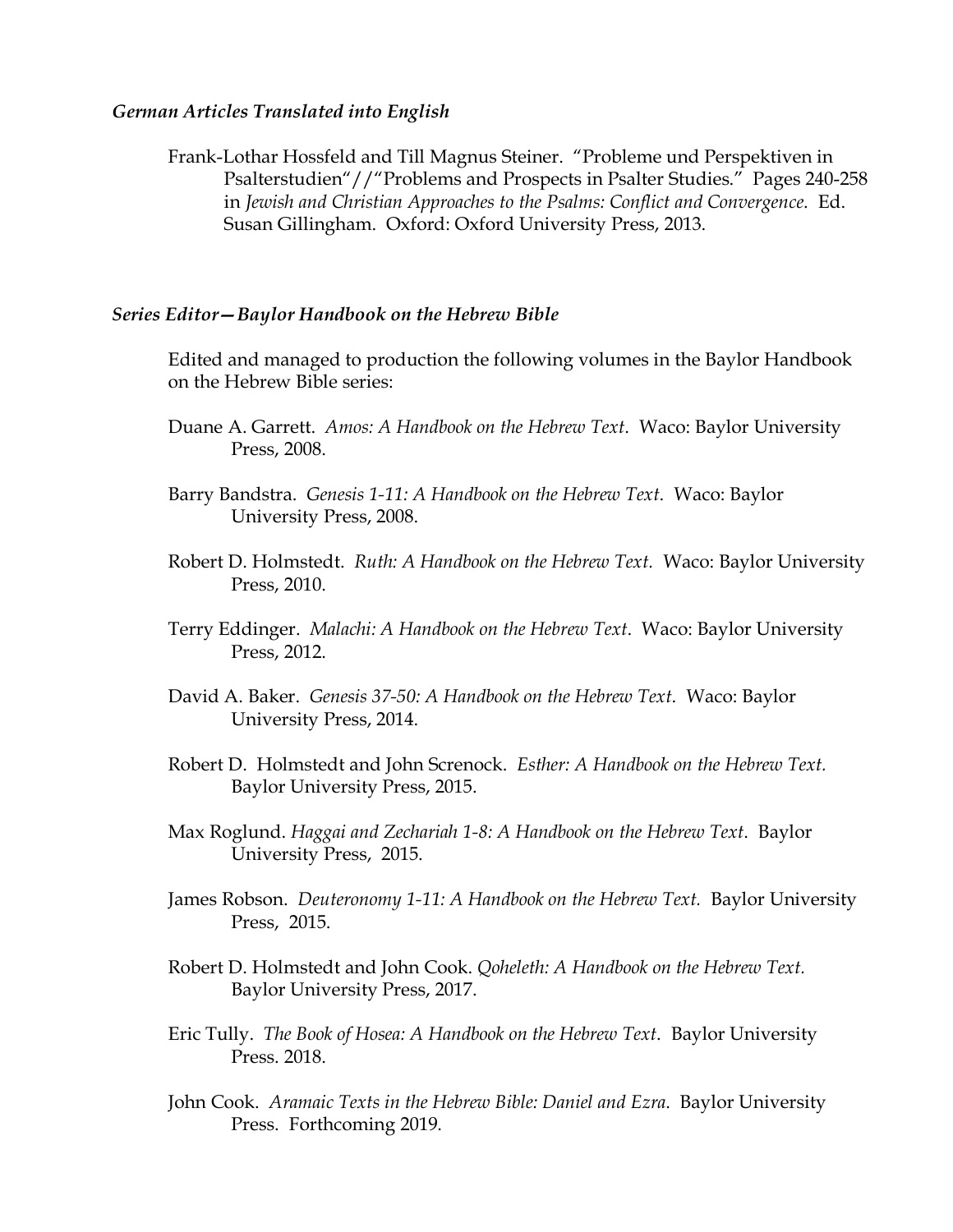Forthcoming volumes under contract in the Series:

Bill T. Arnold. *Deuteronomy 12-26: A Handbook on the Hebrew Text*. Baylor University Press.

Cynthia Miller-Naudé and Jacobus Naudé. *Lamentations*. Baylor University Press.

#### *Academic Presentations*

- "Metaphors and Metonomy in the Psalms." Annual Meeting of the Society of Biblical Literature. San Diego, CA. 2019.
- "'Let Israel Now Say:' Psalms 107-45 as an Anthology Devoted to Communal Identity." International Meeting of the Society of Biblical Literature. Rome, Italy. July 2019.
- "A Review Panel of *NIV Application Commentary, Psalms Volume 2*." National Association of Baptist Professors of Religion-Southwest Region. Dallas, TX. March 2019.
- "The Challenge of Writing a Commentary in an Era of Biblical Illiteracy." Annual Meeting of the Society of Biblical Literature. Denver, CO. November 2018.
- "Mapping the Body in the Psalms of Lament." Annual Meeting of the Society of Biblical Literature*.* Boston, MA. November 2017.
- "The Body of the Psalmist: An Anthropological, Rhetorical, and Theological Assessment." Gegner im Gebet: Feindschaft und Überwindung in den Psalmen: Tagung des Exzellenzclusters "Religion und Politik." Westfälische Wilhelms-Universität Münster. Münster, Germany. August 2017.
- "A Prayer for Protection: Psalm 71 and the Sense of the Powerlessness." Alttestamentliche Seminar DFG Projekt—Theologie des Psalters. Internationales Psalmensymposium—Universität Bonn. Bonn, Germany. April 2017.
- "Psalm 107 as a Programmatic Text: A Response." Baylor University-Universität Münster Symposium on the Psalter. Waco, TX. November 2016.
- "Creation, Kingship, and the Reframing of the Monarchy in the Psalter." International Meeting of the Society of Biblical Literature. Buenos Aires, Argentina. July 2015.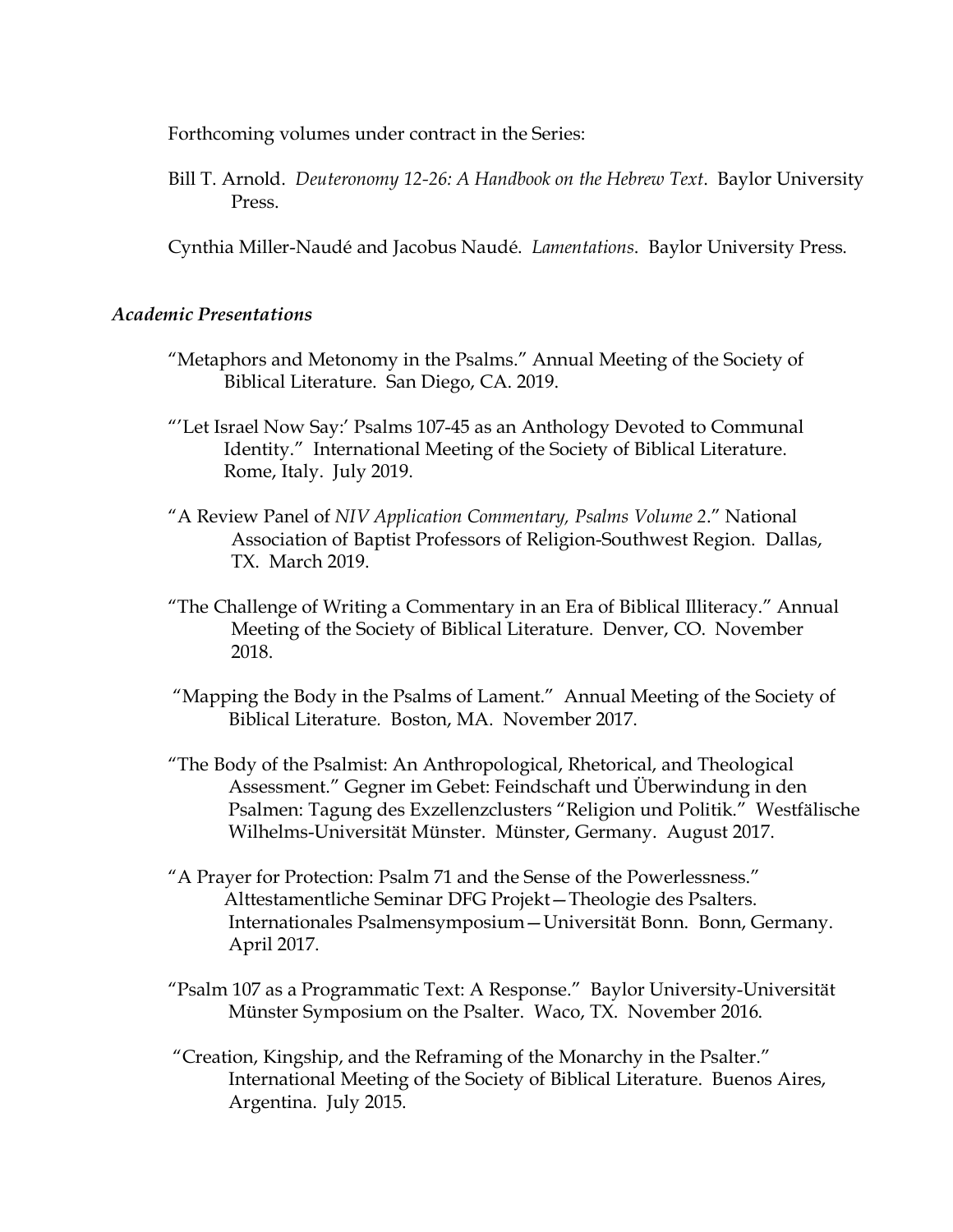- "Powerlessness and the Significance of Metaphor in Psalms 140-143." Klagen in den Psalmen: Internationale Tagung des Exzellenzclusters "Religion und Politik." Westfälische Wilhelms-Universität Münster. Münster, Germany. June 2015.
- "Commenting on the Psalms: Reading Texts, Hearing Stories." Southwest Commission on Religious Studies. Dallas, TX. Spring, 2014.
- "Psalms 135-136 and the *Relecture* of Texts and Traditions." The XXI Congress of the International Organization for the Study of the Old Testament. Ludwig-Maximillans University. Münich, Germany. August 2013.
- "The God of Heaven and the Theology of Zion in Book V of the Psalter." Baylor University—University of Bonn Symposium on the Book of Psalms. Baylor University, Waco, TX. May 2013.
- "The Function of the Enemy in Book V: Reflections on the Final Composition of the Psalter." Annual Meeting of the Society of Biblical Literature. San Francisco, CA. Fall 2011.
- "Psalm 144 and the Politics of Power." Southwest Commission on Religious Studies. Dallas, TX. Spring 2011.
- "Reading Daniel 3 in a Post-Constantinian Context." Southwest Commission on Religious Studies. Dallas, TX. Spring 2010.
- "Anti-Imperial Tendencies in Psalms 107-110." Southwest Commission on Religious Studies. Dallas, TX. Spring 2009.
- "Enemies and Empires in Book V of the Psalter." *Colloquium Biblicum Lovaniense*. Leuven, Belgium. Summer 2008.
- "The Psalms of Ascent and Book V of the Psalter." Southwest Commission on Religious Studies. Dallas, TX. Spring 2008.
- "Hortatory Discourse in the Psalter: An Initial Inquiry." Annual Meeting of the Society of Biblical Literature. Washington, D. C. Fall 2006.
- "Facets of Shame in the Communal Laments." Southwest Commission on Religious Studies. Dallas, TX. Spring 2004
- "Is Shame a Matter of Patronage in the Psalms?" Annual Meeting of the Society of Biblical Literature, Atlanta, GA. Fall 2003.
- "Towards the Democratization of the Royal Ideal." Annual Meeting of the Society of Biblical Literature. Denver, CO. Fall 2001.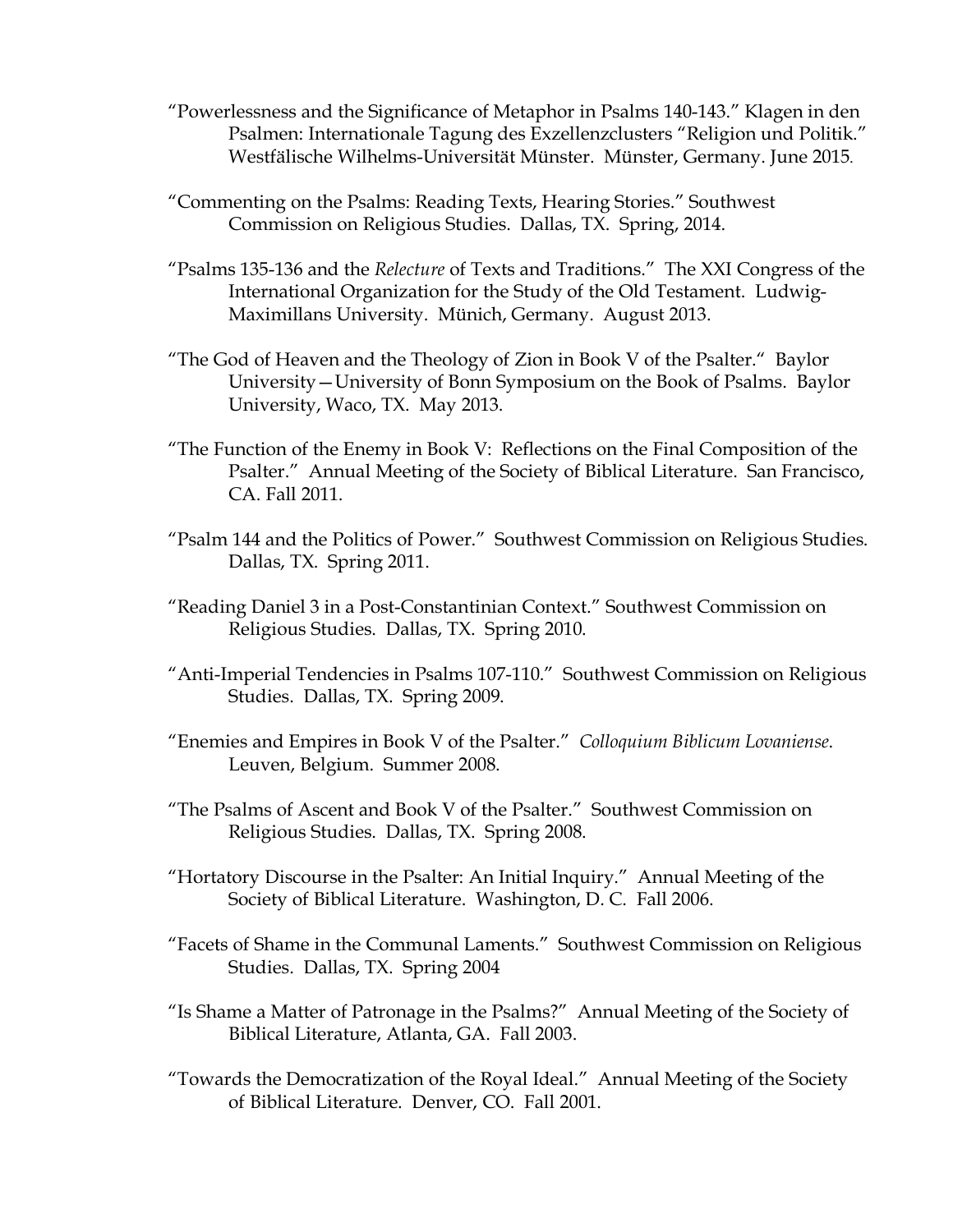- "Psalm 95: Text, Context, and Intertext." Southwest Commission on Religious Studies. Dallas, TX. Spring 1999.
- "The Church under the T'ang Dynasty: Nestorian Christianity and China." Bridges and Walls: A Centennial Celebration of Peking University. Arkadelphia, AR. Spring 1998.
- "The Reign of Yahweh and the Theology of the Poor." Annual Meeting of the Society of Biblical Literature. San Fransisco, CA. Fall 1997.
- "Wisdom as Lover: Erotic Imagery in the Wisdom of Solomon." Southeastern Commission on the Study of Religion. Columbia, SC. Spring 1996.
- "Beyond the Lament: Instruction and Theology in Book I of the Psalter." Midwest Region of the Society of Biblical Literature. Grand Rapids, MI. Spring 1995.

#### *Selected Additional Presentations*

- "The Book of Psalms and Hebrew Poetry." Main Street Baptist Church, Georgetown, TX. May 21, 2017.
- "The Care of the Elderly in the Ancient World: A Case Study." Faculty Colloquium. George W. Truett Theological Seminary, Baylor University. Waco, TX. April 20, 2017.
- "Making Sense of the Prophets." Winter Summit. Baptist Student Ministry, Baptist General Convention, Waco, TX. January 5, 2016.
- "The Minor Prophets." Winter Bible Study. First Baptist Church, Nederland, TX. February 28-March 1, 2015.
- "The Call Before Us." Spring Convocation Address. George W. Truett Theological Seminary, Baylor University, Waco, TX. January 12, 2015.
- "Isaiah 56-66." Leadership Training Series. Highland Baptist Church, Waco, TX. August 28, 2014.
- "The Book of Ezekiel and Daniel." Main Street Baptist Church, Georgetown, TX. May 4, 2014.
- Chapel Sermon. Baptist University of the Americas. San Antonio, TX. April 24, 2014.
- "Equipping Leaders." Women in Ministry Conference. George W. Truett Theological Seminary. Waco, TX. March 23, 2014.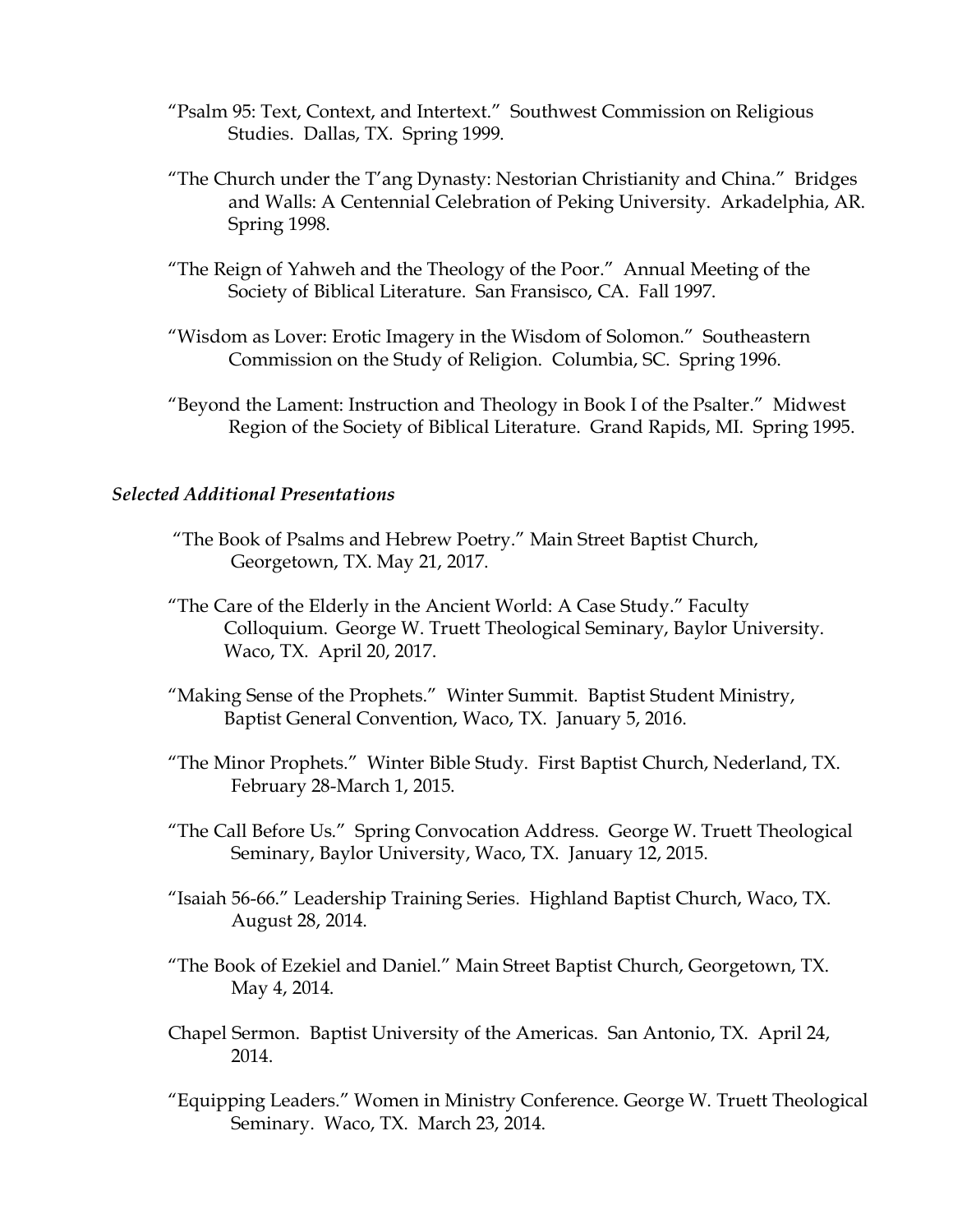- "The Book of Proverbs and Song of Songs." Main Street Baptist Church, Georgetown, TX. February 9, 2014.
- "The Book of Malachi: Preserving Faith in Challenging Times." Winter Bible Study. Hattiesburg, MS. January 25-26, 2014.
- "The Monarchy in Ancient Israel." First Baptist Church, College Station, TX. June 23, 2013.
- "The Book of Malachi." Winter Bible Study. Seventh and James Baptist Church, Waco, TX. February 6, 13, 20, 27, 2013.
- "Theological Imagination in a Hyper-Textual Society." The Cornerstone Lecture Series. Hardin-Simmons University. Abilene, TX. September 22-24, 2012.
- "Isaiah 40-55 and Ministry in Exile." The Annual Retreat of the Baptist Student Ministers. Baptist General Convention of Texas. Dallas, TX. July 2012.
- "The Future of Theological Education: A View from One School." Southwest Regional Meeting of the National Association of Baptist Professors of Religion. Dallas, TX. March 2012.
- "The Book of Ecclesiastes." Winter Bible Study. First Baptist Church, Lorena, TX. February 2012.
- "A Shared Life." Convocation Address. The George W. Truett Theological Seminary. Baylor University. Waco, TX. August 2010.
- "Vocation in Light of the *Missio Dei*." Conference on Vocational Mystagogy. First Baptist Church, Henderson, NC. July 2010.
- "Global Leadership Initiative: Extending Global Theological Education at the George W. Truett Theological Seminary." Internationalizing Theological Education. Candler School of Theology. September 2009.
- "Lingering in Unexpected Places." Convocation Address. The George W. Truett Theological Seminary. Baylor University, Waco, TX. August 2009.

### *Published Sermons and Homiletical Materials*

"Job 1:1; 2:1-10: Twentieth Sunday after Pentecost." www.workingpreacher.com.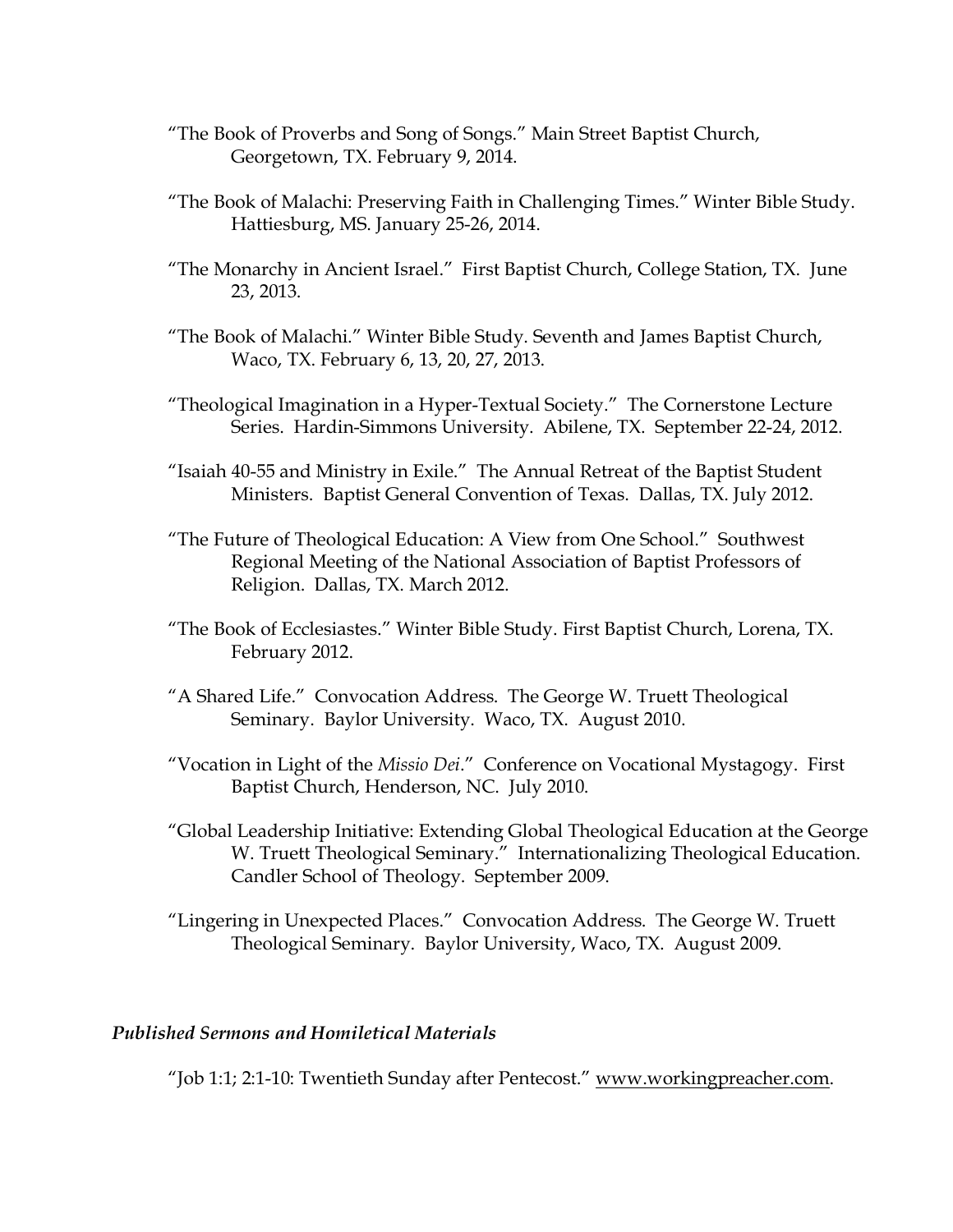"Job 23:1-9, 16-17: Twenty-first Sunday after Pentecost." www.workingpreacher.com.

- "Job 38:1-7, 34-41: Twenty-second Sunday after Pentecost." www.workingpreacher.com.
- "Job 42:1-6, 10-17: Twenty-third Sunday after Pentecost." www.workingpreacher.com.

"Deuteronomy 26:1-11: First Sunday in Lent." www.workingpreacher.com.

"Genesis 15:1-12, 17-18: Second Sunday in Lent." www.workingpreacher.com.

"Isaiah 55:1-9: Third Sunday in Lent." www.workingpreacher.com.

"Joshua 5:9-12: Fourth Sunday in Lent." www.workingpreacher.com.

"Isaiah 40:21-31: Fifth Sunday After Epiphany." www.workingpreacher.com.

- "2 Kings 5:1-14: Sixty Sunday after Epiphany." 2009. www.workingpreacher.com.
- "2 Kings: 2:1-12: Transfiguration of our Lord." 2009. www.workingpreacher.com.

"Lingering in Unexpected Places." *The Truett Pulpit* 3 (2010): 97-105.

"Beyond Charity: Reflections on Justice and Mercy." Pages 77-89 in *Image and Word*. Eds. T. Still and W. D. Tucker, Jr. Waco: Baylor University, 2009.

"When Brokenness Abounds (1 Samuel 1:3-20)." *The Truett Pulpit* 2 (2008): 27-36.

"Wrestling for your Life (Genesis 32: 22-32)." *The Truett Pulpit* 1 (2007): 93-114.

### *Book Reviews*

Review of Michael K. Snearly*. The Return of the King: Messianic Expectation in Book V of the Psalter*. LHBOTS 624. London: Bloomsbury, 2016. Published in *The Journal of Theological Studies*. Forthcoming.

Review of José Enrique Aguilar Chiu. *The Psalms: An Introduction*. New York: Paulist, 2014. Published in *Review of Biblical Literature*.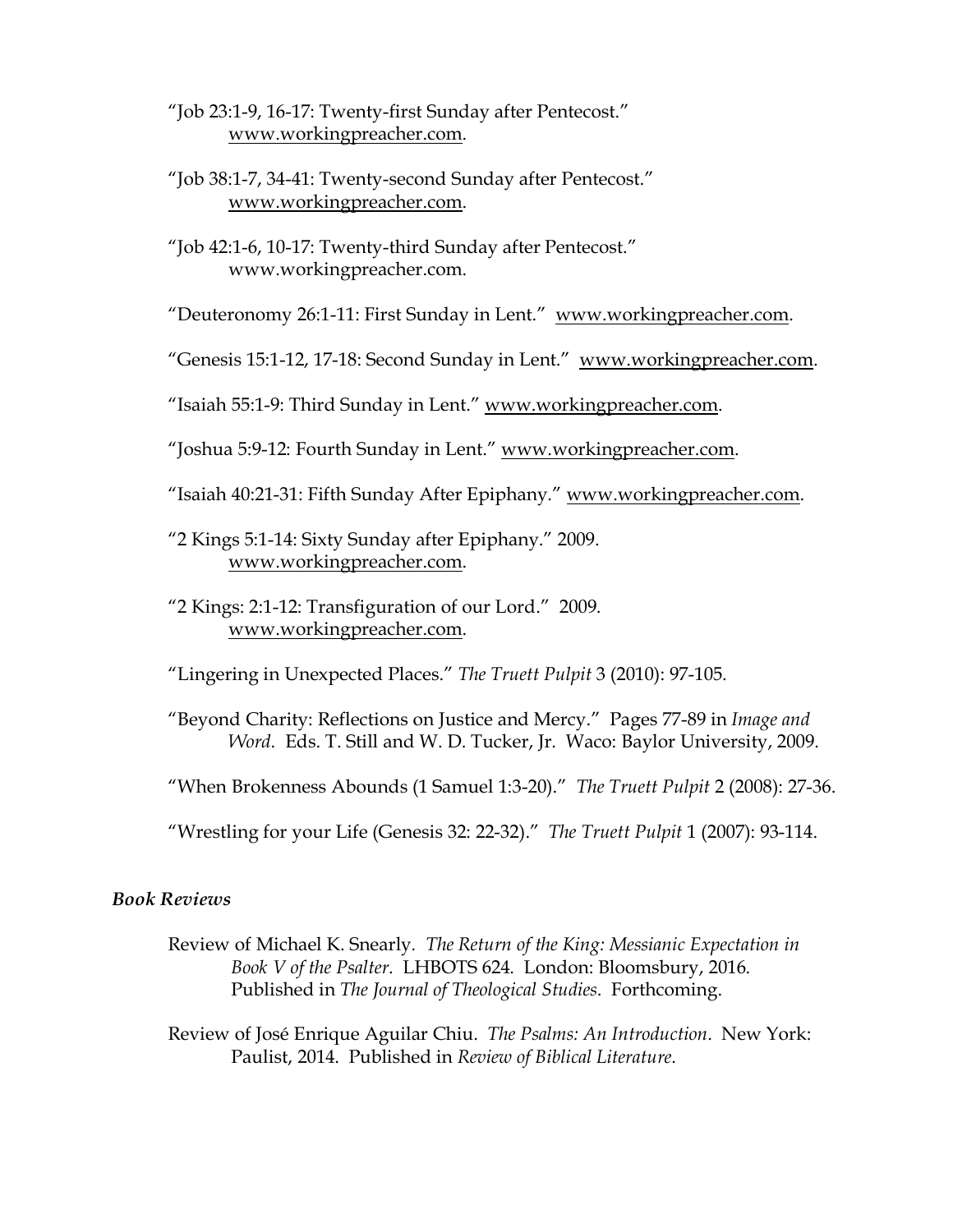- Review of Robert L. Cole. *Psalms 1-2: Gateway to the Psalter.* Sheffield: Sheffield Phoenix, 2014. Published in *Review of Biblical Literature*. Online: http://www.bookreviews.org/pdf/9054\_10942.pdf.
- Review of Magne Sæbø. *Hebrew Bible/ Old Testament: The History of Its Interpretation. Volume II From the Renaissance to the Enlightenment* (Göttingen: Vandenhoeck & Ruprecht, 2008). Published in *Review of Biblical Literature*. Published in *Review of Biblical Literature.* Online: (http://www.bookreviews.org/bookdetail.asp?TitleId=7163&CodePage =1615,7163,461).
- Review of *Whispering the Word: Hearing Women's Stories in the Old Testament*, by Jacqueline E. Lapsley, (Louisville, KY: Westminster John Knox, 2005), *The Expository Times* 120 (2009): 185.
- Review of *Elements of Ancient Jewish Nationalism*, by David Goodblatt (Cambridge University: Cambridge, 2006). Published in *Review of Biblical Literature*. Online: http://www.bookreviews.org/bookdetail.asp?TitleId=5780.
- Review of *Psalms and Liturgy*, edited by Dirk J. Human and Cas J. A. Vos (JSOT Sup. 410; London: T & T Clark, 2004). Published in *Review of Biblical Literature*. Online: http://www.bookreviews.org/bookdetail.asp?TitleId=4629&CodePage=462 9.
- Review of *Genesis: The Story We Haven't Heard*, by Paul Borgman (Downers Grove, IL: InterVarsity, 2001) in *Christian Scholar's Review* 34 (2005): 275-278.
- Review of *Theologies of the Old Testament*, by Erhard Gerstenberger (Minneapolis, MN: Fortress, 2002) in *Perspectives in Religious Studies* (2003): 116-121.
- Review of *A Biblical Theology of Exile*, by Daniel L. Smith-Christopher (Minneapolis, MN: Fortress, 2002) in *Perspectives in Religious Studies* (2003): 116-121*.*
- Review of *The Land*, second edition, by Walter Brueggemann (Minneapolis, MN: Fortress, 2002) in *Perspectives in Religious Studies* (2003): 116-121*.*
- Review of *Psalms and Practice: Worship, Virtue, and Authority*, edited by Stephen Breck Reid (Collegeville, MN: Liturgical Press, 2001). Published in *Review of Biblical Literature.* Online: www.bookreviews.org/BookDetail.asp?TitleID=1560.
- Review of *The Psalms*, Old Testament Readings, by Alastair Hunter (London: Routledge, 1999), in *Interpretation* 55 (2001): 315.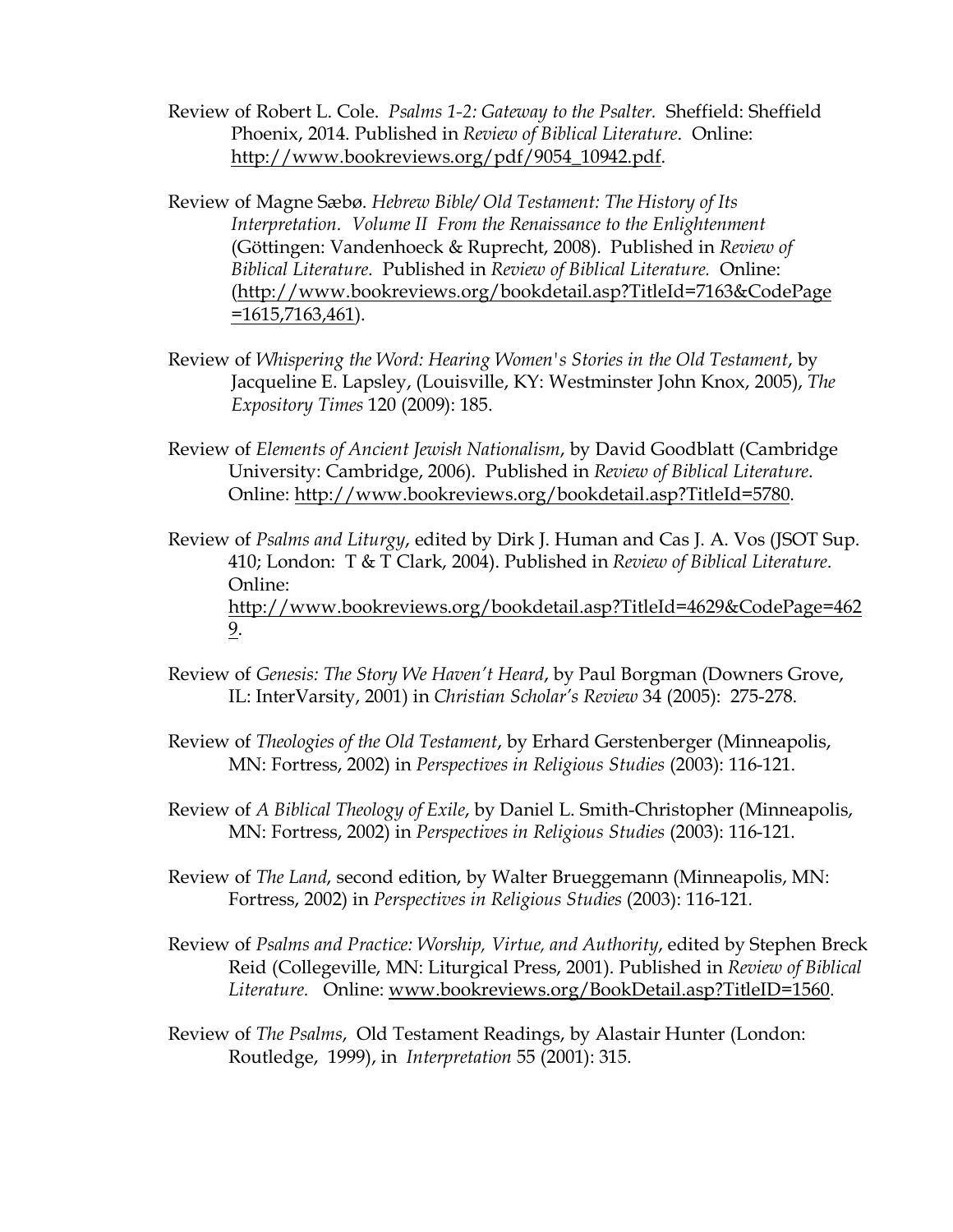- Review of *The Struggle for Scripture and the Covenant*, Wissenschaftliche Untersuchungen zum Neuen Testament, by Reidar Hvalvik (Tübingen: JCB Mohr, 1996), in *Review and Expositor* 96 (1999): 140-141.
- Review of *Old Testament Theology*, IBR Bibliographies, by Elmer A. Martens (Grand Rapids, MI: Baker Books, 1997), in *Review and Expositor* 96 (1999): 145.

Review of *Redefining Biblical Theology*, by Francis Watson (Grand Rapids, MI: Eerdmans, 1997), in *Review and Expositor* 96 (1999): 152-153. Review of *Whoredom: God's Unfaithful Wife in Biblical Theology*, New Studies in Biblical Theology, by Raymond C. Ortlund (Grand Rapids, MI: Eerdmans, 1996), in *Review and Expositor* 95 (1998): 597-598.

#### *Membership in Professional Societies*

Society of Biblical Literature National Association of Baptist Professors of Religion National Association of Professors of Hebrew

#### *Service to the Profession*

*Service on Editorial Boards*

*Baylor University Press Committee Perspectives in Religious Studies Revista Bíblica*. International Advisory Board

### *External Reviewer*

Baylor University Press *Fonds zur Förderung der wissenschaftlichen Forschung* (Austria) *Journal of Biblical Literature* Library of Hebrew Bible/Old Testament Studies Series *Old Testament Essays Oxford University Press Perspectives in Religious Studies Review and Expositor Vetus Testamentum*

### *Service on Doctoral Dissertation Committees*

Committee Member. Rebecca W. Poe Hays. "Singing Songs and Telling Tales: The Function of Story in the Book of Psalms." Supervisor: William Bellinger. Baylor University. 2018.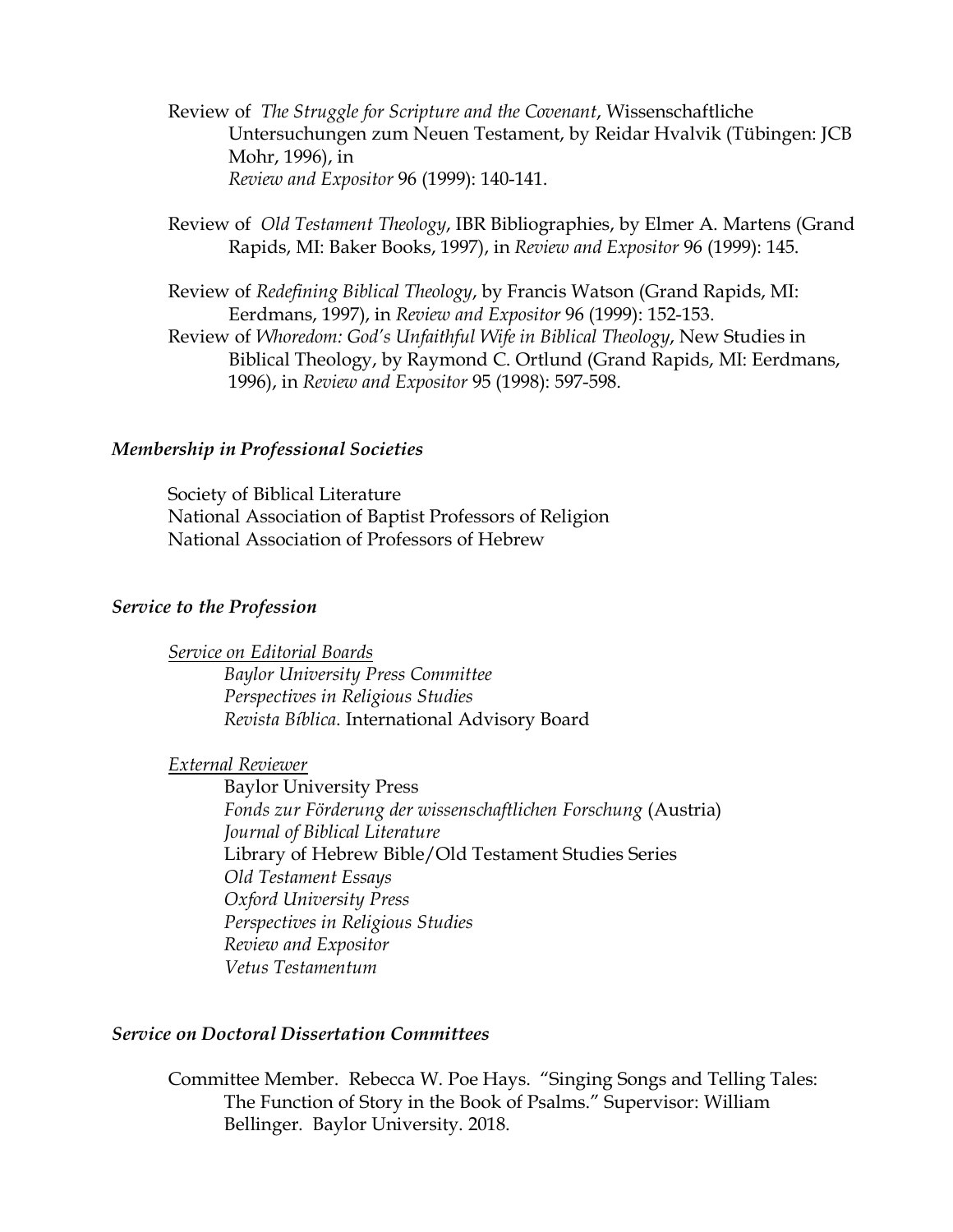- Committee Member. Nicholas R. Werse. "Reconsidering the Book of the Four: The Shape of Hosea, Amos, Micah, and Zephaniah as an Early Prophetic Collection." Supervisor: James Nogalski. Baylor University. 2017.
- External Reviewer. Bryan R. Moselle. "The Symbolic and Theological Significance of the Olive Tree in the Ancient Near East and in the Hebrew Scriptures." Supervisor: Dirk J. Human. University of Pretoria, Republic of South Africa. 2015.
- Committee Member. Derek Edward Wittman. "The Kingship of Yahweh and the Politics of Poverty and Oppression in the Hebrew Psalter." Supervisor: William H. Bellinger, Jr. Baylor University. 2010.

### *Grants Received*

- \$10,000.00 In Trust Foundation. "Enhancing Leadership of Ph.D. Programs in Preaching through Collaboration." Spring 2019. Co-Investigator: Dr. Scott Gibson.
- \$500,000.00 Lilly Foundation, Inc. "Improving Homiletical Performance through Peer Coaching and Peer Learning Models." Fall 2014. Coinvestigators: Dr. Hulitt Gloer and Dr. Joel Gregory.
- \$13,000.00 Mustard Seed Foundation. "A Theology of Work." Spring 2008.

### **AWARDS AND RECOGNITIONS**

| 2013-14 | Baylor University, Outstanding Professor Award for Research and<br>Scholarship |
|---------|--------------------------------------------------------------------------------|
| 2009    | George W. Truett Theological Seminary, Professor of Choice                     |
| 2007-08 | Baylor University, Outstanding Professor Award for Teaching                    |

### **EDUCATION**

**Ph.D.** Old Testament Studies, The Southern Baptist Theological Seminary, Louisville, KY 1997 *Dissertation*: "The Reign of Yahweh and the Theology of the Poor in the Final Shape of the Psalter"